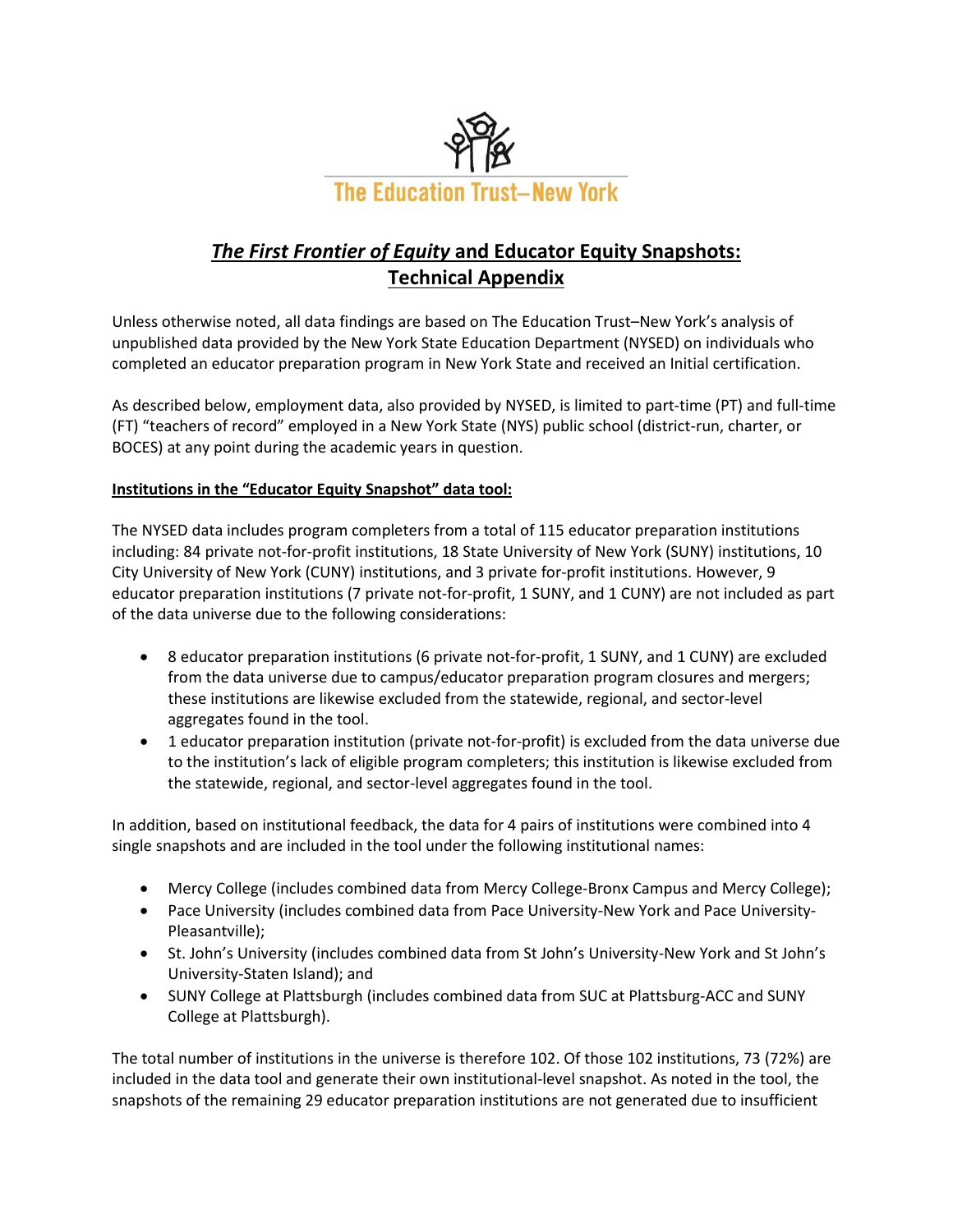data across all data visuals to inform an institutional-level profile. However, where applicable, these institutions are included in statewide, regional, and sector-level aggregates. Private for-profit institutions are not included in a sector aggregate – but are included in regional and statewide aggregates. Please see this [link](https://s3-us-east-2.amazonaws.com/edtrustmain/wp-content/uploads/sites/5/2019/08/09120926/Exclusions.pdf) for more information on which institutions are included in specific analyses.

# **Are institutions preparing a diverse teacher workforce?**

## **Bachelor's Degree Completers:**

*Source:* U.S. Department of Education, National Center for Education Statistics, Integrated Postsecondary Education Data System (IPEDS), fall 2017, completions component available at: [https://nces.ed.gov/ipeds/use-the-data.](https://nces.ed.gov/ipeds/use-the-data)

*Notes:* Analysis includes 2016 (reporting period is for July 1, 2015 to June 30, 2016) final data on awards/degrees conferred by program, award level (Bachelor's), race/ethnicity, and gender for first and second majors. Race/ethnicity data in the snapshots represent the following IPEDS categories:

- "Amer. Indian" the IPEDS American Indian or Alaska Native category;
- "Asian/Native Hawaiian or OPI" combines the IPEDS Asian and Native Hawaiian or Other Pacific Islander (OPI) racial categories;
- "Black" the IPEDS Black or African American category;
- "International/Other/Unknown" combines the IPEDS Nonresident alien (for whom race and ethnicity is not reported), and race and ethnicity unknown categories;
- "Latinx" the IPEDS Hispanic or Latino (regardless of race) ethnic category;
- "Multiracial" the IPEDS two or more races category; and
- "White" the IPEDS White category.

For more information on IPEDS racial/ethnic categories please visit this [link.](https://surveys.nces.ed.gov/ipeds/visfaq_re.aspx)

The analysis is limited to education program completers (irrespective of certification status), and excludes the following 2010 Classification of Instruction Programs (CIP) subcategories:

- Curriculum and Instruction;
- Educational Administration and Supervision;
- Educational/Instructional Media Design;
- Educational Assessment, Evaluation, and Research;
- International and Comparative Education;
- Social and Philosophical Foundations of Education;
- Student Counseling and Personnel Services; and
- Teaching Assistants/Aides.

*Universe and Exclusions:* In total, the data tool includes institutional-level data on Bachelor's completions for 48 (47%) institutions. Institutions were excluded from the tool due to the following considerations:

• IPEDS did not report 2016 program completion data for 5 institutions.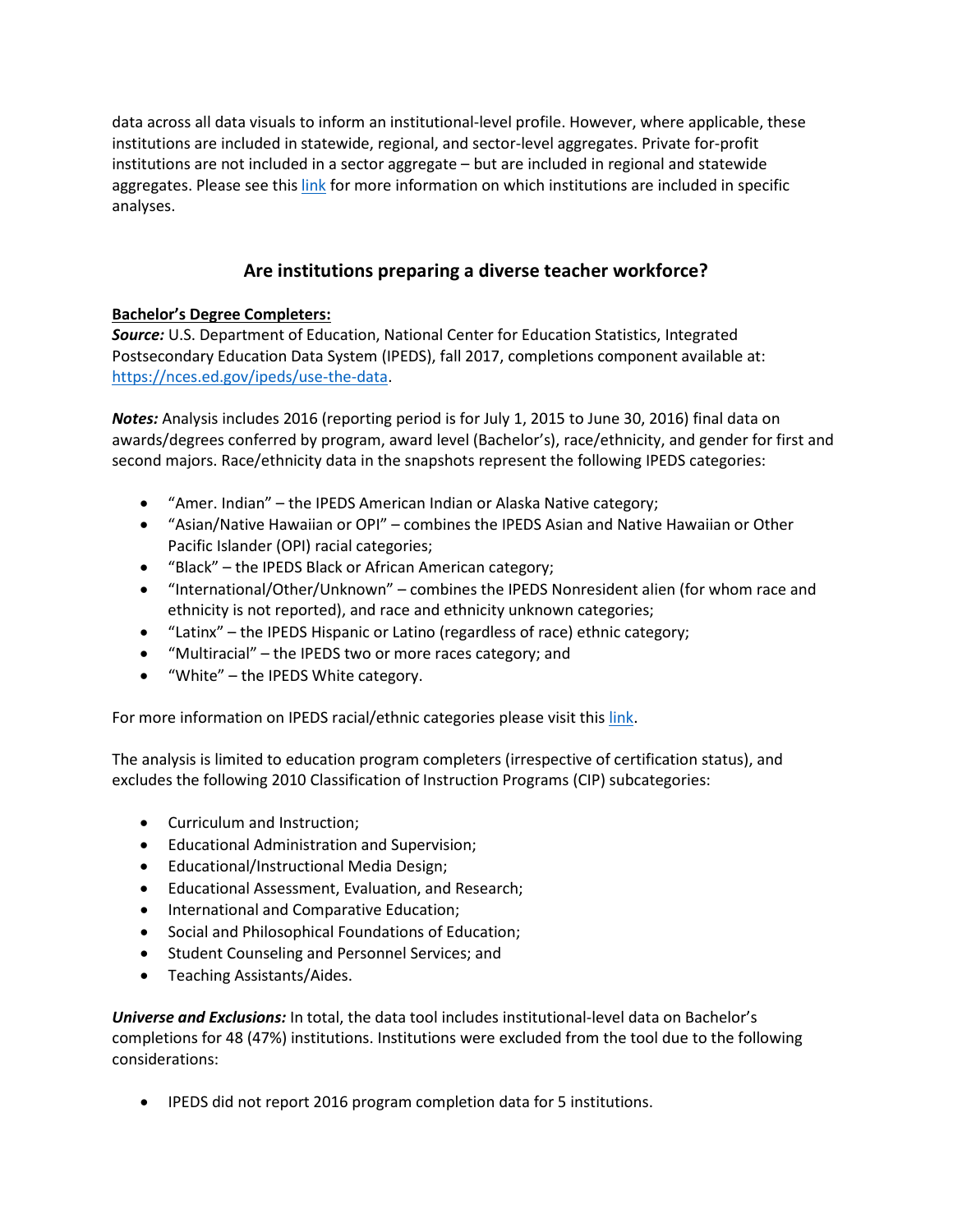- 24 institutions were included in the 2016 Bachelor's program completion IPEDS data, but did not have any eligible 2016 Bachelor's program completions.
- An additional 24 institutions were included in the 2016 program completion IPEDS data, but (1) did not meet the n-size threshold (n >= 20) for number of total 2016 program completions, or (2) met the n-size threshold but lacked sufficient data across all data visuals to inform an institutional-level profile. Where applicable, the data for these institutions is included in the regional, sector, and statewide aggregates.
- Based on institutional feedback, Bachelor's completions data for SUNY Empire State College are excluded from institutional, regional, sector, and statewide snapshots.

Finally, data for Pace University is excluded from regional aggregates because IPEDS only reports combined data for the institution's multiple campuses (which are located in different regions). Please see thi[s link](https://s3-us-east-2.amazonaws.com/edtrustmain/wp-content/uploads/sites/5/2019/08/09120926/Exclusions.pdf) for more information on which institutions are included in specific analyses.

### **Master's Degree Completers:**

*Sources:* U.S. Department of Education, National Center for Education Statistics, Integrated Postsecondary Education Data System (IPEDS), fall 2017, Completions component available at: [https://nces.ed.gov/ipeds/use-the-data.](https://nces.ed.gov/ipeds/use-the-data)

IPEDS data for Relay Graduate School of Education Master's completions reflected an aggregate of all active Relay campuses (including those located outside of New York State). As such, Relay provided New York State-specific data on completions for inclusion in the data tool and aggregates.

*Notes:* Analysis includes 2016 (reporting period is for July 1, 2015 to June 30, 2016) final data on awards/degrees conferred by program, award level (Master's), race/ethnicity, and gender for first and second majors. Race/ethnicity data in the snapshots represent the following IPEDS categories:

- "Amer. Indian" the IPEDS American Indian or Alaska Native category;
- "Asian/Native Hawaiian or OPI" combines the IPEDS Asian and Native Hawaiian or Other Pacific Islander (OPI) racial categories;
- "Black" the IPEDS Black or African American category;
- "International/Other/Unknown" combines the IPEDS Nonresident alien (for whom race and ethnicity is not reported), and race and ethnicity unknown categories;
- "Latinx" the IPEDS Hispanic or Latino (regardless of race) ethnic category;
- "Multiracial" the IPEDS two or more races category; and
- "White" the IPEDS White category.

For more information on IPEDS racial/ethnic categories please visit this [link.](https://surveys.nces.ed.gov/ipeds/visfaq_re.aspx)

Analysis is limited to education program completers (irrespective of certification status), and excludes the following 2010 Classification of Instruction Programs (CIP) subcategories:

- Curriculum and Instruction;
- Educational Administration and Supervision;
- Educational/Instructional Media Design;
- Educational Assessment, Evaluation, and Research;
- International and Comparative Education;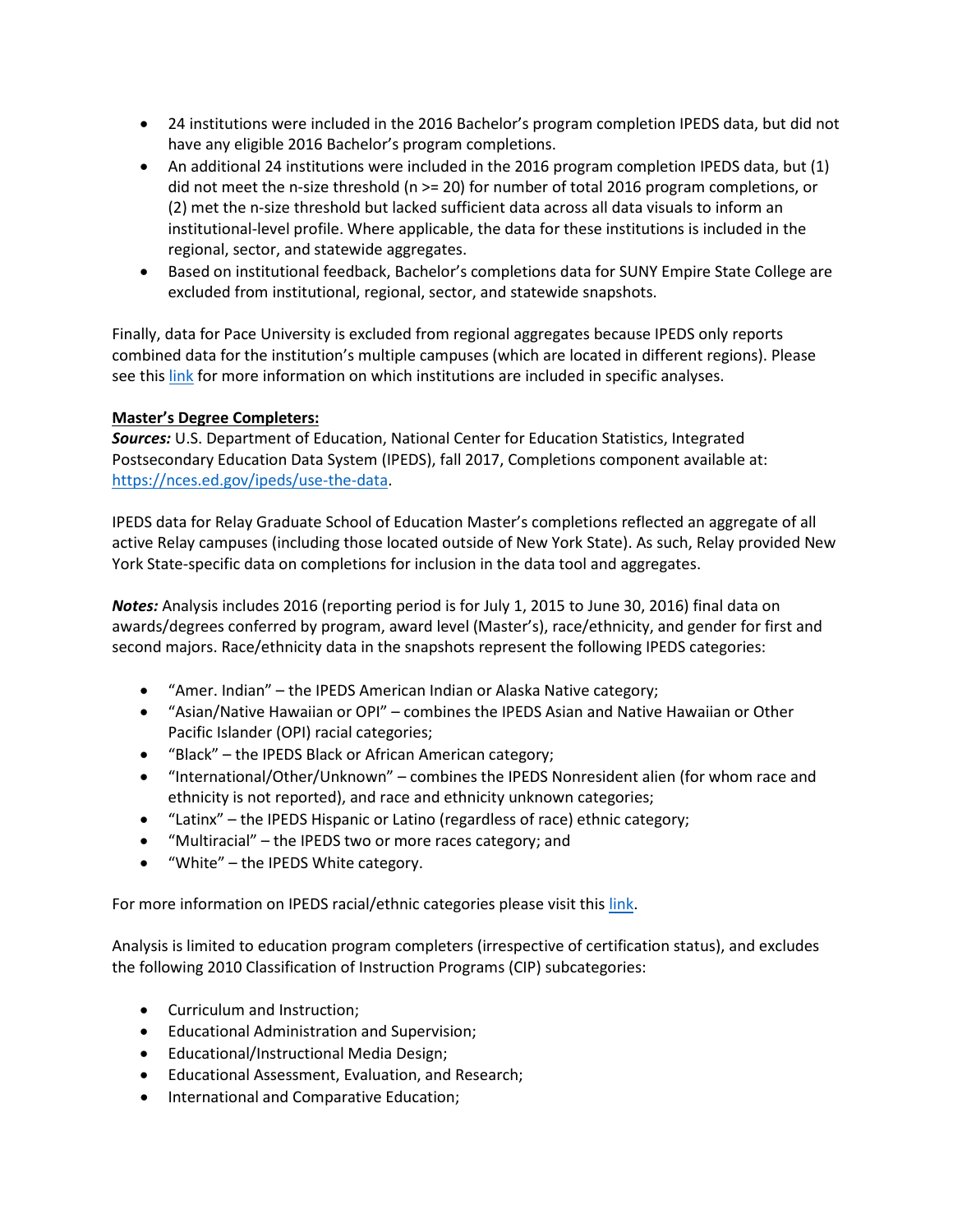- Social and Philosophical Foundations of Education;
- Student Counseling and Personnel Services; and
- Teaching Assistants/Aides.

*Universe and Exclusions:* In total, the data tool includes institutional-level data on Master's completions for 64 (63%) institutions. Institutions were excluded from the tool due to the following considerations:

- IPEDS did not report 2016 program completion data for 5 institutions.
- 14 institutions were included in the 2016 Master's program completion IPEDS data, but did not have any eligible 2016 Master's program completions.
- An additional 19 institutions were included in the 2016 program completion IPEDS data, but (1) did not meet the n-size threshold (n >= 20) for number of total 2016 program completions, or (2) met the n-size threshold but lacked sufficient data across all data visuals to inform an institutional-level profile. Where applicable, the data for these institutions is included in the regional, sector, and statewide aggregates.

Based on institutional feedback, Master's completions data for SUNY Empire State College were not included in any regional snapshots. Finally, Data for Mercy College and Pace University were also excluded from regional aggregates because IPEDS only reports combined data for the institutions' multiple campuses (which are located in different regions). Please see this [link](https://s3-us-east-2.amazonaws.com/edtrustmain/wp-content/uploads/sites/5/2019/08/09120926/Exclusions.pdf) for more information on which institutions are included in specific analyses.

### **Bachelor's Fall Enrollment:**

*Source:* U.S. Department of Education, National Center for Education Statistics, Integrated Postsecondary Education Data System (IPEDS), spring 2017, fall enrollment component available at: [https://nces.ed.gov/ipeds/use-the-data.](https://nces.ed.gov/ipeds/use-the-data)

*Notes:* Analysis includes fall 2016 (reporting period is for October 2016) final data on major field of study, attendance status (includes PT/FT students), level of student (undergraduate), and race/ethnicity for 4-year institutions. Race/ethnicity data in the snapshots represent the following IPEDS categories:

- "Asian/Native Hawaiian or OPI" combines the IPEDS Asian and Native Hawaiian or Other Pacific Islander (OPI) racial categories;
- "Black" the IPEDS Black or African American category;
- "Latinx" the IPEDS Hispanic or Latino (regardless of race) ethnic category; and
- "White" the IPEDS White category.

The analysis is limited to these four racial/ethnic categories because they represent an overwhelming majority of New York State enrollment in Bachelor's education programs (91%) and of Bachelor's education program completions (89%). For more information on IPEDS racial/ethnic categories please visit this [link.](https://surveys.nces.ed.gov/ipeds/visfaq_re.aspx)

Analysis is limited to education programs – exclusions could not be made based on sub-categories.

*Universe and Exclusions:* In total, the data tool includes institutional-level data on Bachelor's fall 2016 enrollment for 56 (55%) institutions. Institutions were excluded from the tool due to the following considerations: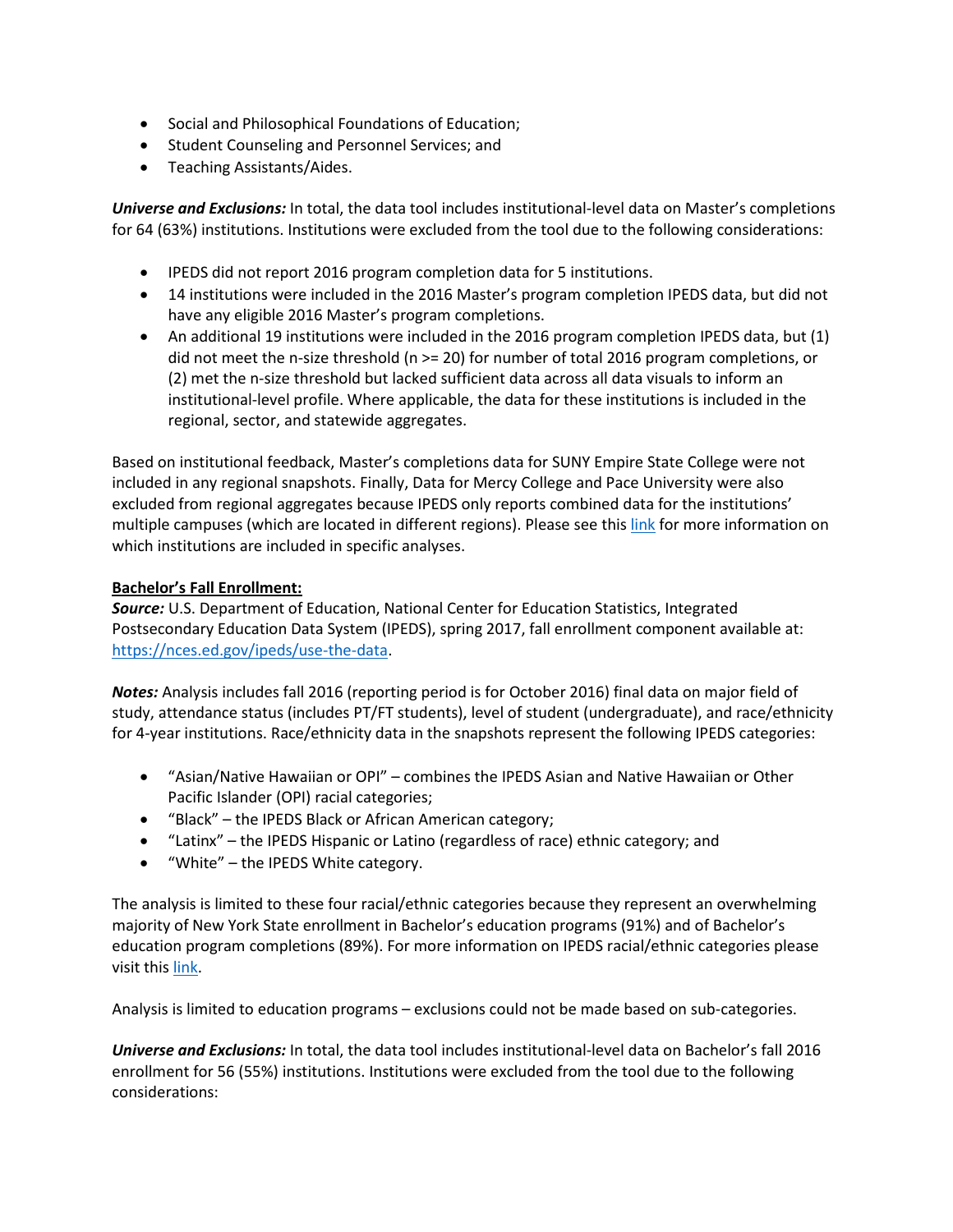- IPEDS did not report fall 2016 enrollment data for 5 institutions.
- 20 institutions were included in the fall 2016 enrollment IPEDS data, but did not have any eligible fall 2016 Bachelor's student enrollment.
- An additional 19 institutions were included in the fall 2016 enrollment IPEDS data, but (1) did not meet the n-size threshold (n >= 20) for number of total Bachelor's students enrolled, or (2) met the n-size threshold but lacked sufficient data across all data visuals to inform an institutional-level profile. Where applicable, the data for these institutions is included in the regional, sector, and statewide aggregates.
- Based on institutional feedback, fall 2016 Bachelor's enrollment data for SUNY Empire State College and Relay Graduate school of education were excluded from any institutional, regional, sector and statewide aggregates.

Finally, data for Pace University is excluded from regional aggregates because IPEDS only reports combined data for the institution's multiple campuses (which are located in different regions). Please see thi[s link](https://s3-us-east-2.amazonaws.com/edtrustmain/wp-content/uploads/sites/5/2019/08/09120926/Exclusions.pdf) for more information on which institutions are included in specific analyses.

## **Master's Fall Enrollment:**

*Source:* U.S. Department of Education, National Center for Education Statistics, Integrated Postsecondary Education Data System (IPEDS), spring 2017, fall enrollment component available at: [https://nces.ed.gov/ipeds/use-the-data.](https://nces.ed.gov/ipeds/use-the-data)

*Notes:* Analysis includes fall 2016 (reporting period is for October 2016) final data on major field of study, attendance status (includes PT/FT students), level of student (graduate), and race/ethnicity for 4 year institutions. Race/ethnicity data in the snapshots represent the following IPEDS categories:

- "Asian/Native Hawaiian or OPI" combines the IPEDS Asian and Native Hawaiian or Other Pacific Islander (OPI) racial categories;
- "Black" the IPEDS Black or African American category;
- "Latinx" the IPEDS Hispanic or Latino (regardless of race) ethnic category; and
- "White" the IPEDS White category.

The analysis is limited to these four racial/ethnic categories because they represent an overwhelming majority of New York State enrollment in Master's education programs (86%) and of Master's education program completions (88%). For more information on IPEDS racial/ethnic categories please visit this [link.](https://surveys.nces.ed.gov/ipeds/visfaq_re.aspx)

Analysis is limited to education programs – exclusions could not be made based on sub-categories.

*Universe and Exclusions:* In total, the data tool includes institutional-level data on Master's fall 2016 enrollment for 66 (65%) institutions. Institutions were excluded from the tool due to the following considerations:

- IPEDS did not report fall 2016 enrollment data for 5 institutions.
- 13 institutions were included in the fall 2016 enrollment IPEDS data, but did not have any eligible fall 2016 Master's student enrollment.
- An additional 18 institutions were included in the fall 2016 enrollment IPEDS data, but (1) did not meet the n-size threshold (n >= 20) for number of total Master's students enrolled, or (2)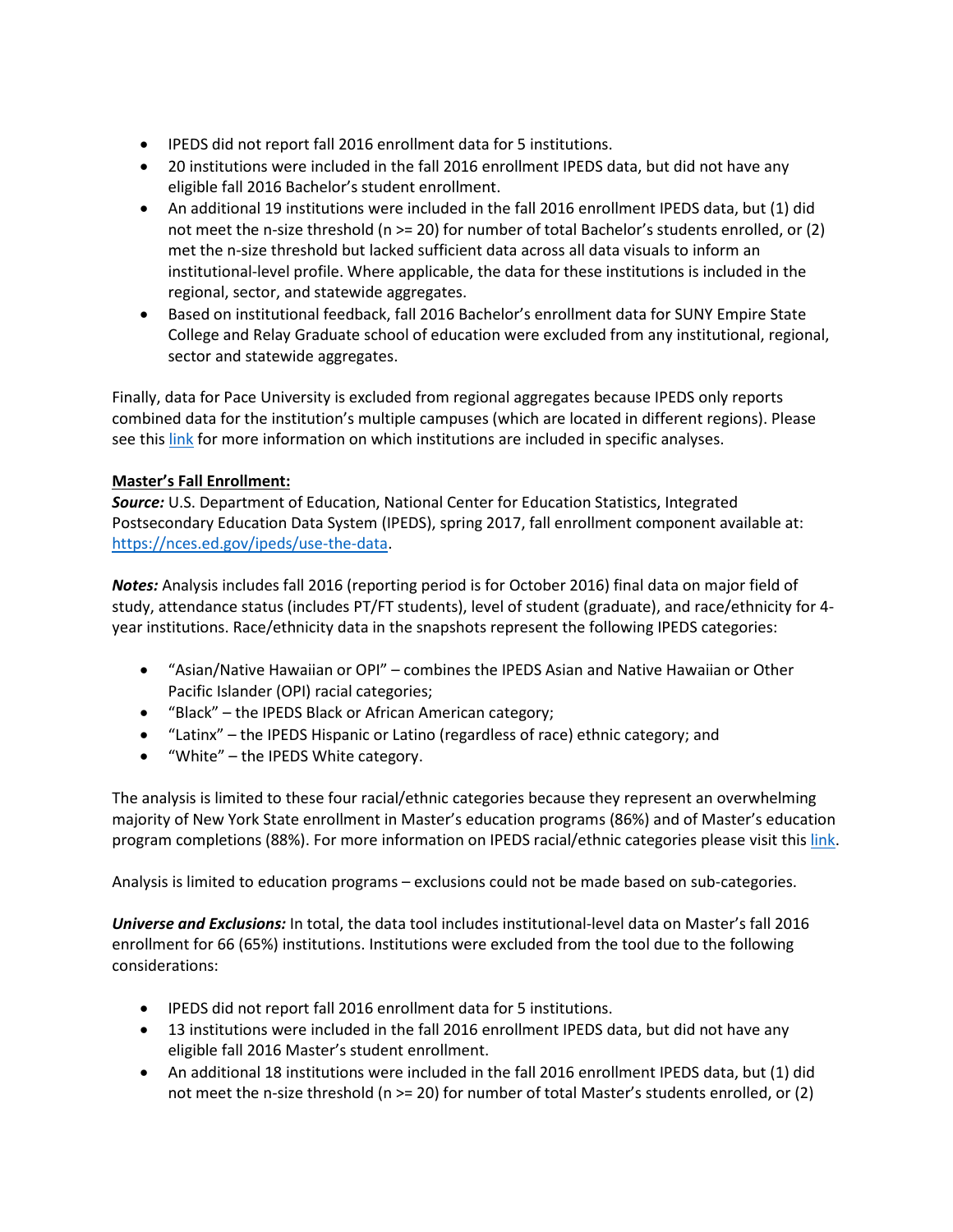met the n-size threshold but lacked sufficient data across all data visuals to inform an institutional-level profile. Where applicable, the data for these institutions is included in the regional, sector, and statewide aggregates.

Finally, based on institutional feedback, fall 2016 Master's enrollment data for SUNY Empire State College was not included in any regional snapshot. Data for Mercy College and Pace University were also excluded from regional aggregates because IPEDS only reports combined data for the institutions' multiple campuses (which are located in different regions). Please see this [link](https://s3-us-east-2.amazonaws.com/edtrustmain/wp-content/uploads/sites/5/2019/08/09120926/Exclusions.pdf) for more information on which institutions are included in specific analyses.

# **Are program completers employed in NYS public schools after graduation?**

### **Bachelor's Degree Completers:**

*Source for teacher certification and program completion:* New York State Education Department (NYSED), Office of Teaching Initiatives, unpublished TEACH data on educator certification for 2015 program completers.

*Source for teacher employment:* New York State Education Department (NYSED), Information and Reporting Services, unpublished electronic Personnel Master File (ePMF) data on employment and employment location for the 2016-17 academic year.

*Notes:* Employment data captures PT/FT "teachers of record" employed in a NYS public school (districtrun, charter, or BOCES) at any point during the 2016-17 academic year. Employment data does not include as "employed in NYS public schools" those program completers who are teaching in private schools, teaching out-of-state, or no longer teaching. Analysis is limited to 2015 Bachelor's program completers who received an Initial certification. Except for Childhood Education (Grades 1-6) and Early Childhood Education (Birth-Grade 2), certification subject areas are recoded based on broader subject areas consistent with the October 2014 Strategic Data Partnership (SDP) Human Capital Diagnostic that can be found [here.](https://cepr.harvard.edu/files/cepr/files/sdp-diagnostic-hc-nysed.pdf) Data is only reported for certification areas that meet the n-size threshold (n>=20) for number of program completers with an Initial certification. Educator counts are unique by institution and certification area (an educator with multiple Initial certifications in different certification areas is counted once in each certification area), and the "overall" counts are unique by educator (reflect nonduplicated counts).

*Universe and Exclusions:* The unpublished data on program completers provided by NYSED includes data on:

- 1. program completers who have received their teacher certification;
- 2. program completers whose teacher certification application is under review;
- 3. program completers who have withdrawn their teacher certification application; and
- 4. program completers who been denied their teacher certification.

For the purpose of this analysis, we have only included program completers who have received their teacher certification (#1 above, excluding #2-#4). Statewide, the total number of 2015 Bachelor's program completers who received an Initial certification in the unpublished data is 3,328, all of whom are reflected in the statewide aggregates. We focus on program completers who received an Initial certification – which is considered an entry-level certification in New York State – because these program completers have all received their pedagogical training through a New York State approved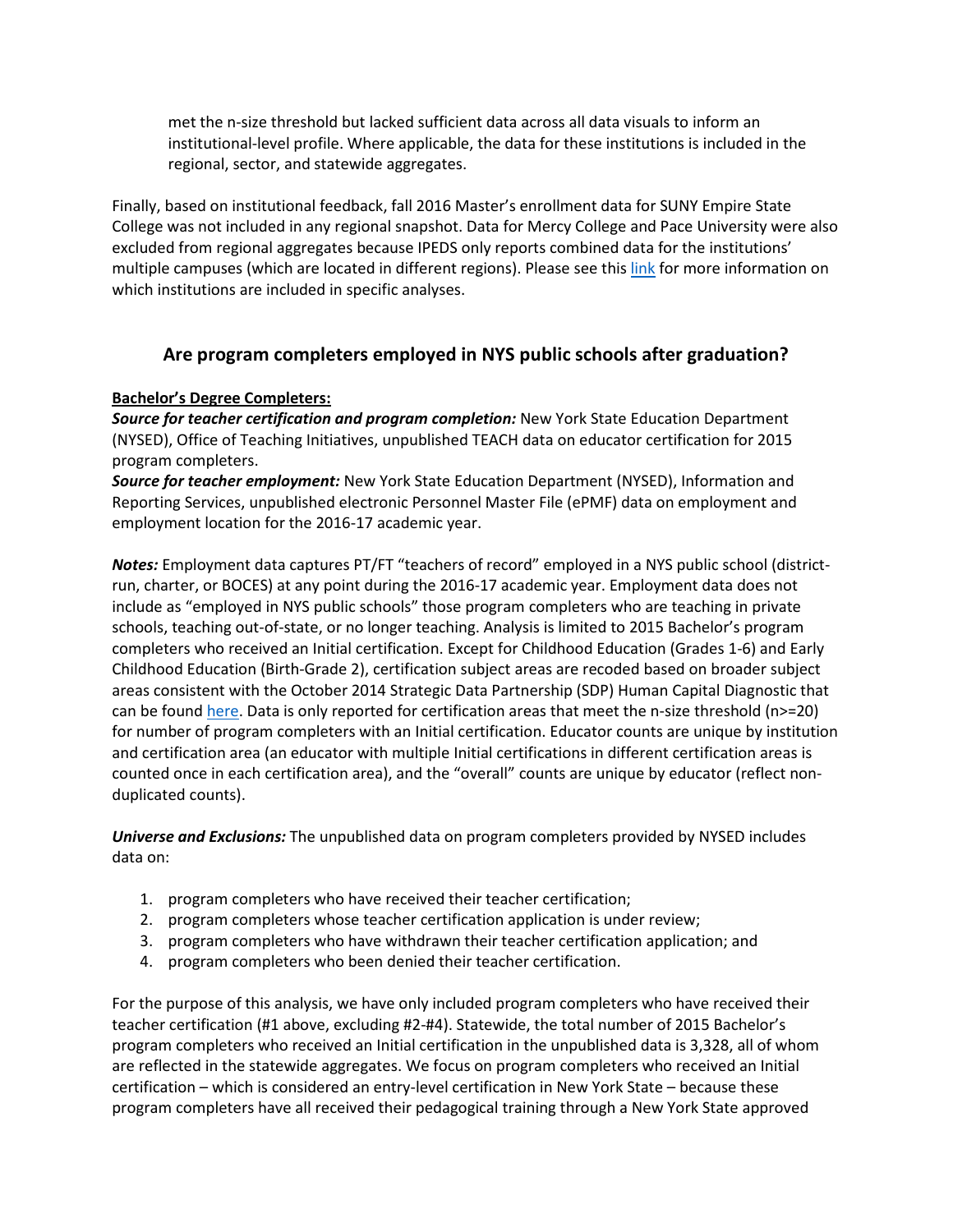teacher program and reflect the standards New York State holds for all entry-level educators. In addition, we excluded two Initial certification subject areas from the analysis: Speech and Language Disabilities and Library Media Specialist, certification areas whose primary role is not classroom instruction.

In total, the data tool includes institutional-level data on the employment of 2015 Bachelor's program completers for 42 (41%) institutions. Individual institutions were excluded from the tool due to the following considerations:

- 27 institutions did not have any eligible 2015 program completers.
- An additional 33 institutions had eligible 2015 program completers, but did not meet the n-size threshold (n>=20) for the number of program completers with an Initial certification. Where applicable, the data for these institutions is included in the regional, sector, and statewide aggregates.

Please see thi[s link](https://s3-us-east-2.amazonaws.com/edtrustmain/wp-content/uploads/sites/5/2019/08/09120926/Exclusions.pdf) for more information on which institutions are included in specific analyses.

### **Master's Degree Completers:**

*Source for teacher certification and program completion:* New York State Education Department (NYSED), Office of Teaching Initiatives, unpublished TEACH data on educator certification for 2015 program completers.

*Source for teacher employment:* New York State Education Department (NYSED), Information and Reporting Services, unpublished electronic Personnel Master File (ePMF) data on employment and employment location for the 2016-17 academic year.

*Notes:* Employment data captures PT/FT "teachers of record" employed in a NYS public school (districtrun, charter, or BOCES) at any point during the 2016-17 academic year. Employment data does not include as "employed in NYS public schools" those program completers who are teaching in private schools, teaching out-of-state, or no longer teaching. Analysis is limited to 2015 Master's program completers who received an Initial certification. Except for Childhood Education (Grades 1-6) and Early Childhood Education (Birth-Grade 2), certification subject areas are recoded based on broader subject areas consistent with the October 2014 (SDP) Human Capital Diagnostic that can be found [here.](https://cepr.harvard.edu/files/cepr/files/sdp-diagnostic-hc-nysed.pdf) Data is only reported for certification areas that meet the n-size threshold (n>=20) for number of program completers with an Initial certification. Educator counts are unique by institution and certification area (an educator with multiple Initial certifications in different certification areas is counted once in each certification area), and the "overall" counts are unique by educator (reflect non-duplicated counts).

*Universe and Exclusions:* The unpublished data on program completers provided by NYSED includes data on:

- 1. program completers who have received their teacher certification;
- 2. program completers whose teacher certification application is under review;
- 3. program completers who have withdrawn their teacher certification application; and
- 4. program completers who been denied their teacher certification.

For the purpose of this analysis, we have only included program completers who have received their teacher certification (#1 above, excluding #2-#4). Statewide, the total number of 2015 Master's program completers with a certification included in the unpublished data is 9,058, of which 5,455 (60%) received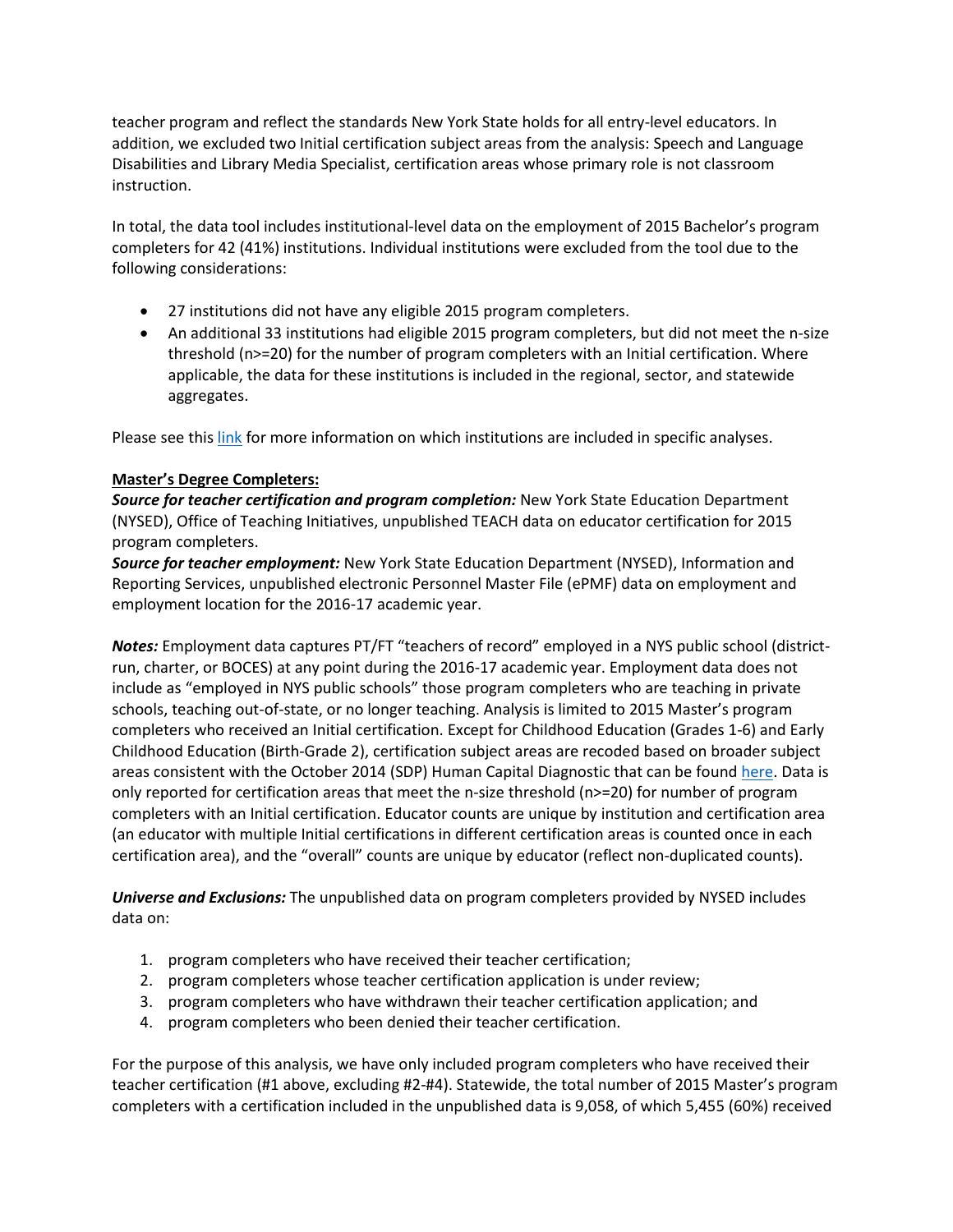an Initial certification and are included in the statewide aggregates. We focus on program completers who received an Initial certification – which is considered an entry-level certification in New York State – because these program completers have all received their pedagogical training through a New York State approved teacher program and reflect the standards New York State holds for all entry-level educators. In addition, we excluded three Initial certification subject areas from the analysis: Speech and Language Disabilities, School Building Leader, and Library Media Specialist, certification areas whose primary role is not classroom instruction.

In total, the data tool includes institutional-level data on the employment of 2015 Master's program completers for 52 (51%) institutions. Individual institutions were excluded from the tool due to the following considerations:

- 19 institutions did not have any eligible 2015 program completers.
- An additional 31 institutions had eligible 2015 program completers, but did not meet the n-size threshold (n>=20) for the number of program completers with an Initial certification. Where applicable, the data for these institutions is included in the regional, sector, and statewide aggregates.

Finally, based on institutional feedback, Master's data for SUNY Empire State College was not included in any regional snapshot. Please see this [link](https://s3-us-east-2.amazonaws.com/edtrustmain/wp-content/uploads/sites/5/2019/08/09120926/Exclusions.pdf) for more information on which institutions are included in specific analyses.

# **Do program completers remain in NYS public classrooms?**

### **Bachelor's Degree Completers:**

*Source for teacher certification and program completion:* New York State Education Department (NYSED), Office of Teaching Initiatives, unpublished TEACH data on educator certification for 2012 and 2013 program completers.

*Source for teacher employment:* New York State Education Department (NYSED), Information and Reporting Services, unpublished electronic Personnel Master File (ePMF) data on employment and employment location for the 2013-14, 2014-15, 2015-16, and 2016-17 academic years.

*Notes:* Employment data captures PT/FT "teachers of record" employed in a NYS public school (districtrun, charter, or BOCES) at any point during the 2013-14, 2014-15, 2015-16, and 2016-17 academic years. Employment data does not include as "employed in NYS public schools" those program completers who are teaching in private schools, teaching out-of-state, or no longer teaching. Analysis is limited to 2012 and 2013 Bachelor's program completers who received an Initial certification. Except for Childhood Education (Grades 1-6) and Early Childhood Education (Birth-Grade 2), certification subject areas are recoded based on broader subject areas consistent with the October 2014 Strategic Data Partnership (SDP) Human Capital Diagnostic that can be found [here.](https://cepr.harvard.edu/files/cepr/files/sdp-diagnostic-hc-nysed.pdf) Data is only reported for certification areas that meet the n-size threshold (n>=20) for number of program completers with an Initial certification. Educator counts are unique by institution and certification area (an educator with multiple Initial certifications in different certification areas is counted once in each certification area), and the "overall" counts are unique by educator (reflect non-duplicated counts).

The analysis is based on a two-year weighted average: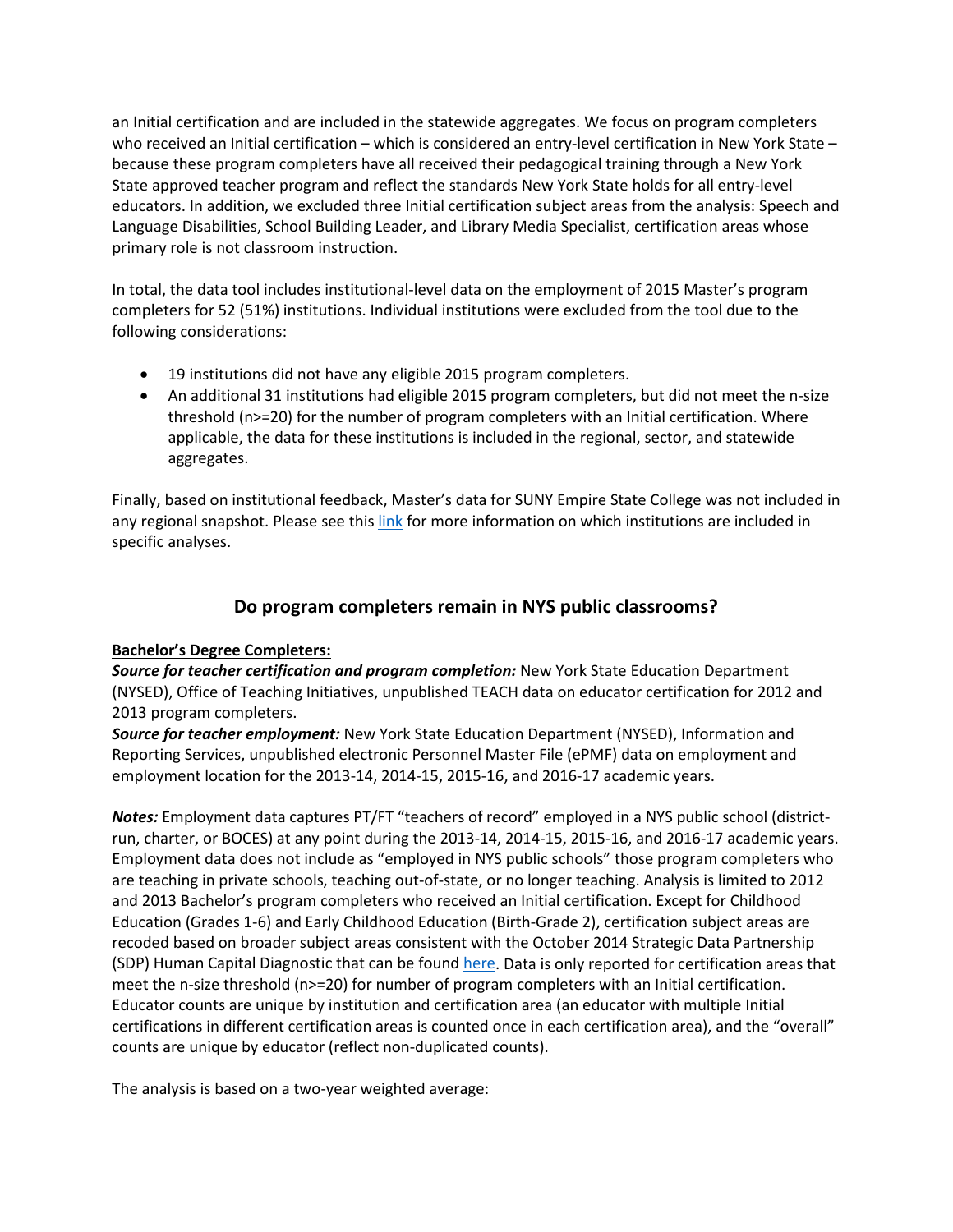• The number of 2012 Bachelor's program completers with an Initial certification employed consecutively for three years (from the 2013-14 school year to the 2015-16 school year) + the number of 2013 Bachelor's program completers with an Initial certification employed consecutively for three years (from the 2014-15 school year to the 2016-17 school year) divided by the number of 2012 and 2013 Bachelor's program completers with an Initial certification.

*Universe and Exclusions:* The unpublished data on program completers provided by NYSED includes data on:

- 1. program completers who have received their teacher certification;
- 2. program completers whose teacher certification application is under review;
- 3. program completers who have withdrawn their teacher certification application; and
- 4. program completers who been denied their teacher certification.

For the purpose of this analysis, we have only included program completers who have received their teacher certification (#1 above, excluding #2-#4). Statewide, the total number of 2012 and 2013 Bachelor's program completers with a certification included in the unpublished data is 12,524, of which 12,507 (>99%) received an Initial certification and are included in the statewide aggregates. We focus on program completers who received an Initial certification – which is considered an entry-level certification in New York State – because these program completers have all received their pedagogical training through a New York State approved teacher program and reflect the standards New York State holds for all entry-level educators. In addition, we excluded two Initial certification subject areas from the analysis: Speech and Language Disabilities and Library Media Specialist, certification areas whose primary role is not classroom instruction.

In total, the data tool includes institutional-level data on the retention of 2012 and 2013 Bachelor's program completers for 56 (55%) institutions. Individual institutions were excluded from the tool due to the following considerations:

- 24 institutions did not have any eligible 2015 program completers.
- An additional 22 institutions had eligible 2012 and 2013 program completers, but (1) did not meet the n-size threshold (n>=20) for the number of program completers with an Initial certification, or (2) met the n-size threshold but lacked sufficient data across all data visuals to inform an institutional-level profile. Where applicable, the data for these institutions is included in the regional, sector, and statewide aggregates.

Please see thi[s link](https://s3-us-east-2.amazonaws.com/edtrustmain/wp-content/uploads/sites/5/2019/08/09120926/Exclusions.pdf) for more information on which institutions are included in specific analyses.

#### **Master's Degree Completers:**

*Source for teacher certification and program completion:* New York State Education Department (NYSED), Office of Teaching Initiatives, unpublished TEACH data on educator certification for 2012 and 2013 program completers.

*Source for teacher employment:* New York State Education Department (NYSED), Information and Reporting Services, unpublished electronic Personnel Master File (ePMF) data on employment and employment location for the 2013-14, 2014-15, 2015-16, and 2016-17 academic years.

*Notes:* Employment data captures PT/FT "teachers of record" employed in a NYS public school (districtrun, charter, or BOCES) at any point during the 2013-14, 2014-15, 2015-16, and 2016-17 academic years.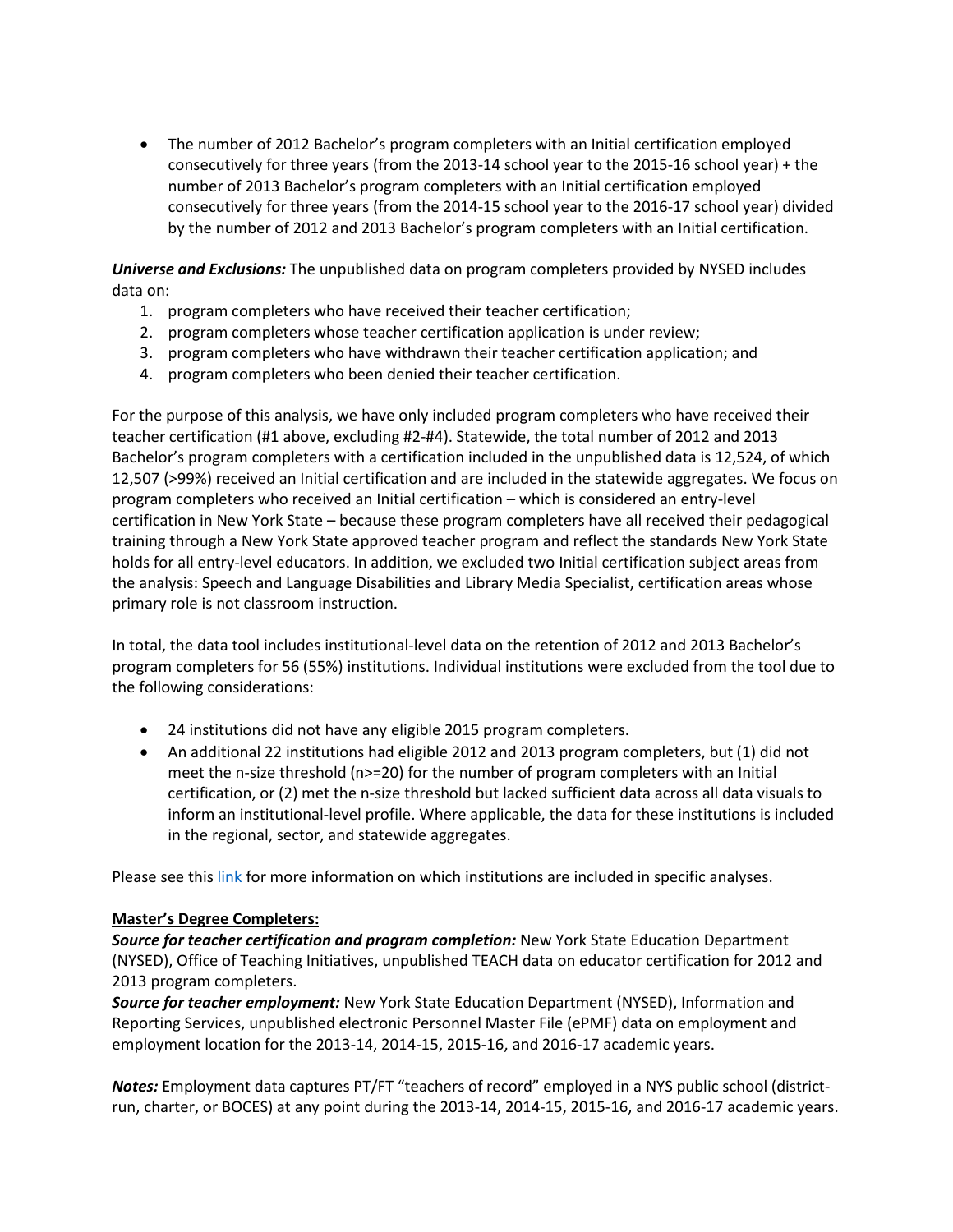Employment data does not include as "employed in NYS public schools" those program completers who are teaching in private schools, teaching out-of-state, or no longer teaching. Analysis is limited to 2012 and 2013 Master's program completers who received an Initial certification. Except for Childhood Education (Grades 1-6) and Early Childhood Education (Birth-Grade 2), certification subject areas are recoded based on broader subject areas consistent with the October 2014 Strategic Data Partnership (SDP) Human Capital Diagnostic that can be found [here.](https://cepr.harvard.edu/files/cepr/files/sdp-diagnostic-hc-nysed.pdf) Data is only reported for certification areas that meet the n-size threshold (n>=20) for number of program completers with an Initial certification. Educator counts are unique by institution and certification area (an educator with multiple Initial certifications in different certification areas is counted once in each certification area), and the "overall" counts are unique by educator (reflect non-duplicated counts).

The analysis is based on a two-year weighted average:

• The number of 2012 Master's program completers with an Initial certification employed consecutively for three years (from the 2013-14 school year to the 2015-16 school year) + the number of 2013 Master's program completers with an Initial certification employed consecutively for three years (from the 2014-15 school year to the 2016-17 school year) divided by the number of 2012 and 2013 Master's program completers with an Initial certification.

*Universe and Exclusions:* The unpublished data on program completers provided by NYSED includes data on:

- 1. program completers who have received their teacher certification;
- 2. program completers whose teacher certification application is under review;
- 3. program completers who have withdrawn their teacher certification application; and
- 4. program completers who been denied their teacher certification.

For the purpose of this analysis, we have only included program completers who have received their teacher certification (#1 above, excluding #2-#4). Statewide, the total number of 2012 and 2013 Master's program completers with a certification included in the unpublished data is 26,829, of which 16,608 (62%) received an Initial certification and are included in the statewide aggregates. We focus on program completers who received an Initial certification – which is considered an entry-level certification in New York State – because these program completers have all received their pedagogical training through a New York State approved teacher program and reflect the standards New York State holds for all entry-level educators. In addition, we excluded three Initial certification subject areas from the analysis: Speech and Language Disabilities, School Building Leader, and Library Media Specialist, certification areas whose primary role is not classroom instruction.

In total, the data tool includes institutional-level data on the retention of 2012 and 2013 Bachelor's program completers for 67 (66%) institutions. Individual institutions were excluded from the tool due to the following considerations:

- 19 institutions did not have any eligible 2012 or 2013 program completers.
- An additional 16 institutions had eligible 2012 and 2013 program completers, but (1) did not meet the n-size threshold (n>=20) for the number of program completers with an Initial certification, or (2) met the n-size threshold but lacked sufficient data across all data visuals to inform an institutional-level profile. Where applicable, the data for these institutions is included in the regional, sector, and statewide aggregates.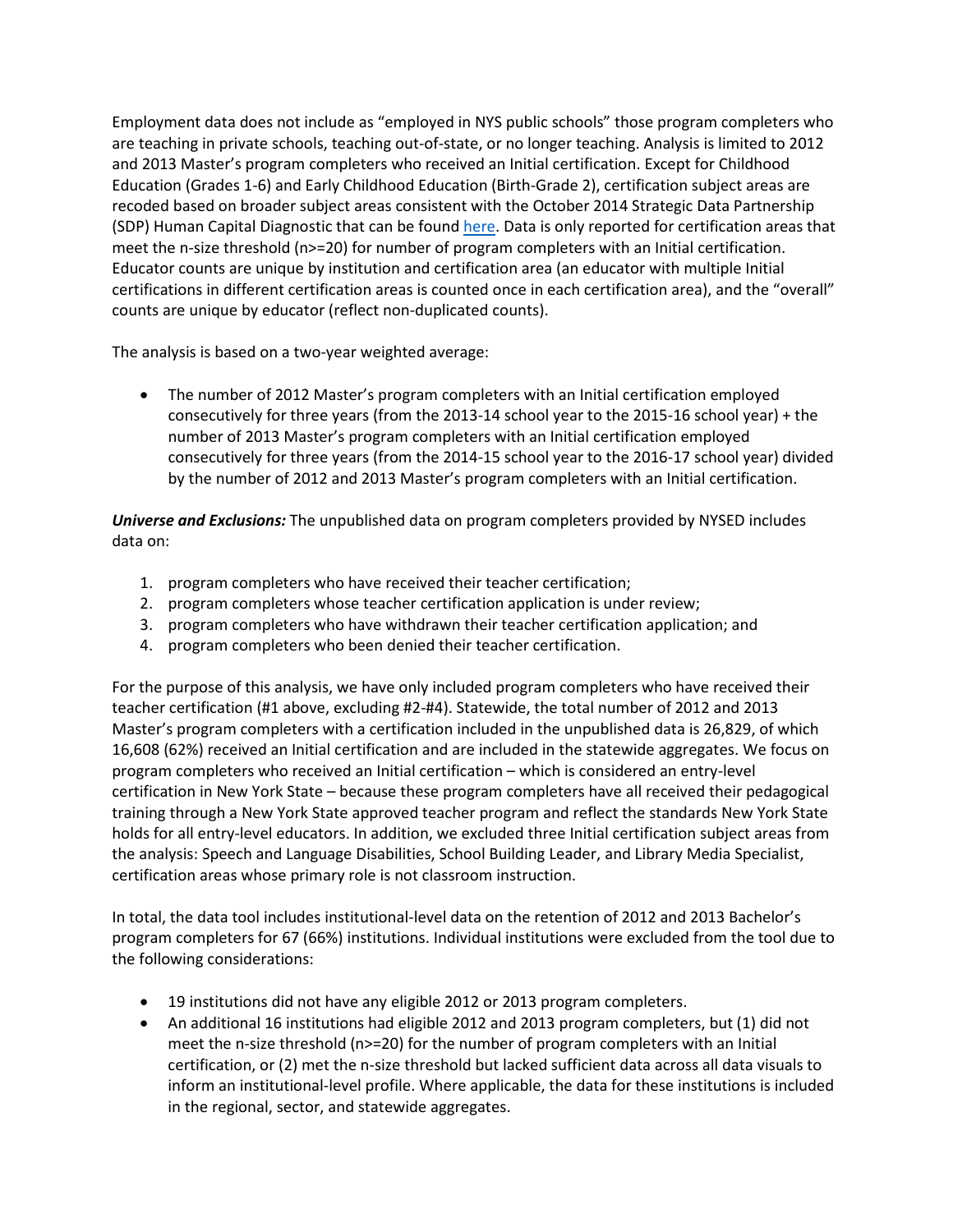Finally, based on institutional feedback, Master's data for SUNY Empire State College was not included in any regional snapshot. Please see this [link](https://s3-us-east-2.amazonaws.com/edtrustmain/wp-content/uploads/sites/5/2019/08/09120926/Exclusions.pdf) for more information on which institutions are included in specific analyses.

# **Where do program completers teach in New York State?**

### **Bachelor's Degree Completers:**

*Source for teacher certification and program completion:* New York State Education Department (NYSED), Office of Teaching Initiatives, unpublished TEACH data on educator certification for 2012, 2013, 2014, and 2015 program completers.

*Source for teacher employment:* New York State Education Department (NYSED), Information and Reporting Services, unpublished electronic Personnel Master File (ePMF) data on employment and employment location for the 2016-17 academic year.

*Notes:* Analysis is limited to 2012, 2013, 2014, and 2015 Bachelor's program completers who received an Initial certification and were employed in the 2016-17 academic year. Employment data captures PT/FT "teachers of record" employed in a NYS public school (district-run, charter, or BOCES) at any point during the 2016-17 academic year. Educator counts reflect non-duplicated counts. Employment data does not include as "employed in NYS public schools" those program completers who are teaching in private schools, teaching out-of-state, or no longer teaching.

Employment rate in the same region is calculated by:

• dividing the number of 2012, 2013, 2014, and 2015 program completers employed in a NYS public school located in the same region as their teacher preparation program in 2016-17 by the number of 2012, 2013, 2014, and 2015 program completers employed in a NYS public school.

The top 5 locations where program completers are employed is calculated by:

• dividing the number of 2012, 2013, 2014, and 2015 program completers employed in a public school in a specific NYS region and need/resource capacity category for the 2016-17 school year by the number of all 2012, 2013, 2014, & 2015 program completers employed in NYS public schools.

NYSED employment location data was limited to region and/or need/resource capacity categories. For information on which counties compose specific regions, please visit this [link](http://www.p12.nysed.gov/irs/pmf/CountiesCodes.htm) (note: for this analysis all Southern Tier regions/counties were collapsed into one umbrella category, "Southern Tier"). For information on New York State's need/resource capacity categories please visit thi[s link.](http://www.p12.nysed.gov/irs/accountability/2011-12/NeedResourceCapacityIndex.pdf)

*Universe and Exclusions:* The unpublished data on program completers provided by NYSED includes data on:

- 1. program completers who have received their teacher certification;
- 2. program completers whose teacher certification application is under review;
- 3. program completers who have withdrawn their teacher certification application; and
- 4. program completers who been denied their teacher certification.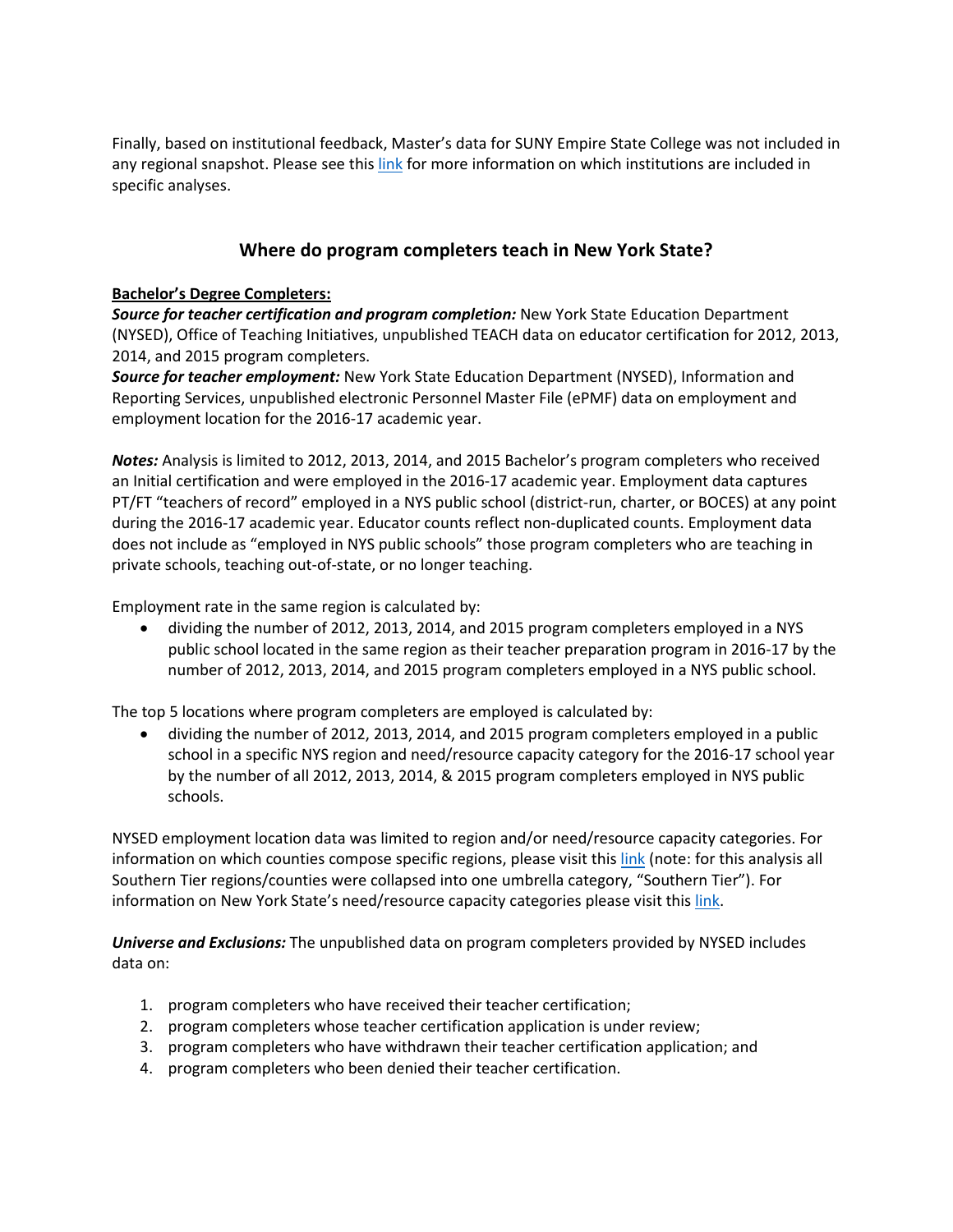For the purpose of this analysis, we have only included program completers who have received their Initial teacher certification (#1 above, excluding #2-#4) and are employed in 2016-17. Statewide, the total number of 2012, 2013, 2014, and 2015 Bachelor's program completers with an Initial certification that were employed in 2016-17 included in the unpublished data is 9,359 of which 9,329 (>99%) are included in the statewide aggregates. Employed program completers with an Initial certification were excluded from the analysis when they were employed in more than one region in 2016-17 or when they were reported as Bachelor's program completers in two different years. We focus on program completers who received an Initial certification – which is considered an entry-level certification in New York State – because these program completers have all received their pedagogical training through a New York State approved teacher program and reflect the standards New York State holds for all entrylevel educators. In addition, we excluded two Initial certification subject areas from the analysis: Speech and Language Disabilities and Library Media Specialist, certification areas whose primary role is not classroom instruction.

In total, the data tool includes institutional-level data on the employment location of 2012, 2013, 2014, and 2015 Bachelor's program completers for 53 (52%) institutions. Individual institutions were excluded from the tool due to the following considerations:

- 26 institutions did not have any eligible 2015 program completers.
- An additional 23 institutions had eligible 2012, 2013, 2014, and 2015 program completers, but (1) did not meet the n-size threshold ( $n>=20$ ) for the number of program completers with an Initial certification, or (2) met the n-size threshold but lacked sufficient data across all data visuals to inform an institutional-level profile. Where applicable, the data for these institutions is included in the regional, sector, and statewide aggregates.

Please see thi[s link](https://s3-us-east-2.amazonaws.com/edtrustmain/wp-content/uploads/sites/5/2019/08/09120926/Exclusions.pdf) for more information on which institutions are included in specific analyses.

#### **Master's Degree Completers:**

*Source for teacher certification and program completion:* New York State Education Department (NYSED), Office of Teaching Initiatives, unpublished TEACH data on educator certification for 2012, 2013, 2014, and 2015 program completers.

*Source for teacher employment:* New York State Education Department (NYSED), Information and Reporting Services, unpublished electronic Personnel Master File (ePMF) data on employment and employment location for the 2016-17 academic year.

*Notes:* Analysis is limited to 2012, 2013, 2014, and 2015 Master's program completers who received an Initial certification and were employed in the 2016-17 academic year. Employment data captures PT/FT "teachers of record" employed in a NYS public school (district-run, charter, or BOCES) at any point during the 2016-17 academic year. Educator counts reflect non-duplicated counts. Employment data does not include as "employed in NYS public schools" those program completers who are teaching in private schools, teaching out-of-state, or no longer teaching.

Employment rate in the same region is calculated by:

• dividing the number of 2012, 2013, 2014, and 2015 program completers employed in a NYS public school located in the same region as their teacher preparation program in 2016-17 by the number of 2012, 2013, 2014, and 2015 program completers employed in a NYS public school.

The top 5 locations where program completers are employed is calculated by: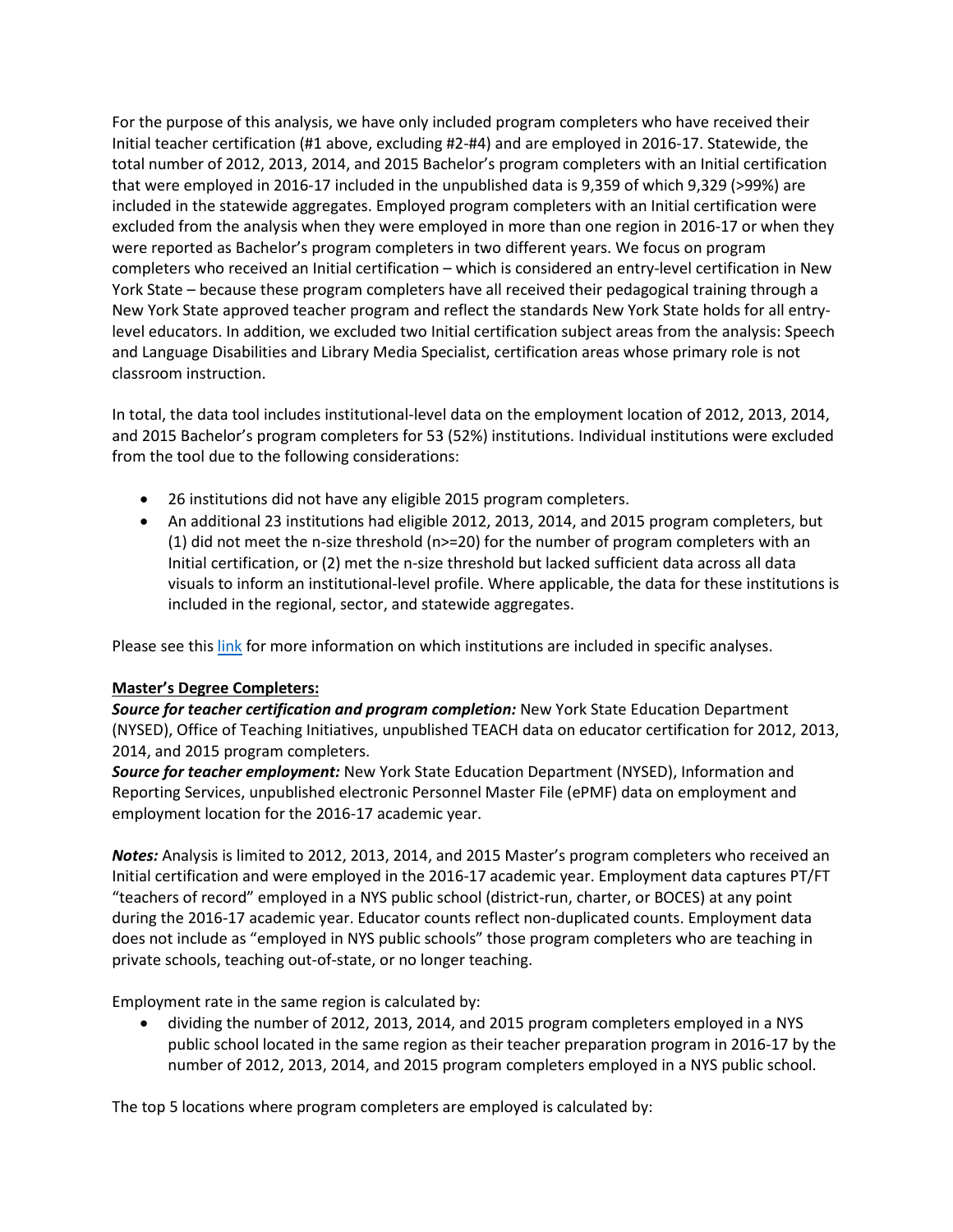• dividing the number of 2012, 2013, 2014, and 2015 program completers employed in a public school in a specific NYS region and need resource category for the 2016-17 school year by the number of all 2012, 2013, 2014, & 2015 program completers employed in NYS public schools.

NYSED employment location data was limited to region and/or need/resource capacity categories. For information on which counties compose specific regions, please visit this [link](http://www.p12.nysed.gov/irs/pmf/CountiesCodes.htm) (note: for this analysis all Southern Tier regions/counties were collapsed into one umbrella category, "Southern Tier"). For information on New York State's need/resource capacity categories please visit thi[s link.](http://www.p12.nysed.gov/irs/accountability/2011-12/NeedResourceCapacityIndex.pdf)

*Universe and Exclusions:* The unpublished data on program completers provided by NYSED includes data on:

- 1. program completers who have received their teacher certification;
- 2. program completers whose teacher certification application is under review;
- 3. program completers who have withdrawn their teacher certification application; and
- 4. program completers who been denied their teacher certification.

For the purpose of this analysis, we have only included program completers who have received their Initial teacher certification (#1 above, excluding #2-#4) and are employed in 2016-17. Statewide, the total number of 2012, 2013, 2014 and 2015 Master's program completers with an Initial certification that were employed in 2016-17 included in the unpublished data is 15,394 of which 15,271 (99%) are included in the statewide aggregates. Employed program completers with an Initial certification were excluded from the analysis when they were employed in more than one region in 2016-17 or when they were reported as Master's program completers in two different years. We focus on program completers who received an Initial certification – which is considered an entry-level certification in New York State – because these program completers have all received their pedagogical training through a New York State approved teacher program and reflect the standards New York State holds for all entry-level educators. In addition, we excluded three Initial certification subject areas from the analysis: Speech and Language Disabilities, School Building Leader, and Library Media Specialist, certification areas whose primary role is not classroom instruction.

In total, the data tool includes institutional-level data on the employment location of 2012, 2013, 2014, and 2015 Bachelor's program completers for 66 (65%) institutions. Individual institutions were excluded from the tool due to the following considerations:

- 19 institutions did not have any eligible 2015 program completers.
- An additional 17 institutions had eligible 2012, 2013, 2014, and 2015 program completers, but (1) did not meet the n-size threshold (n>=20) for the number of program completers with an Initial certification, or (2) met the n-size threshold but lacked sufficient data across all data visuals to inform an institutional-level profile. Where applicable, the data for these institutions is included in the regional, sector, and statewide aggregates.

Finally, based on institutional feedback, Master's data for SUNY Empire State College was not included in any regional snapshot, nor was the employment rate for program completers in the same region as SUNY Empire State College calculated. Furthermore, SUNY Empire State College program completers are excluded from the denominator when calculating the rate of statewide program completers employed in the same region.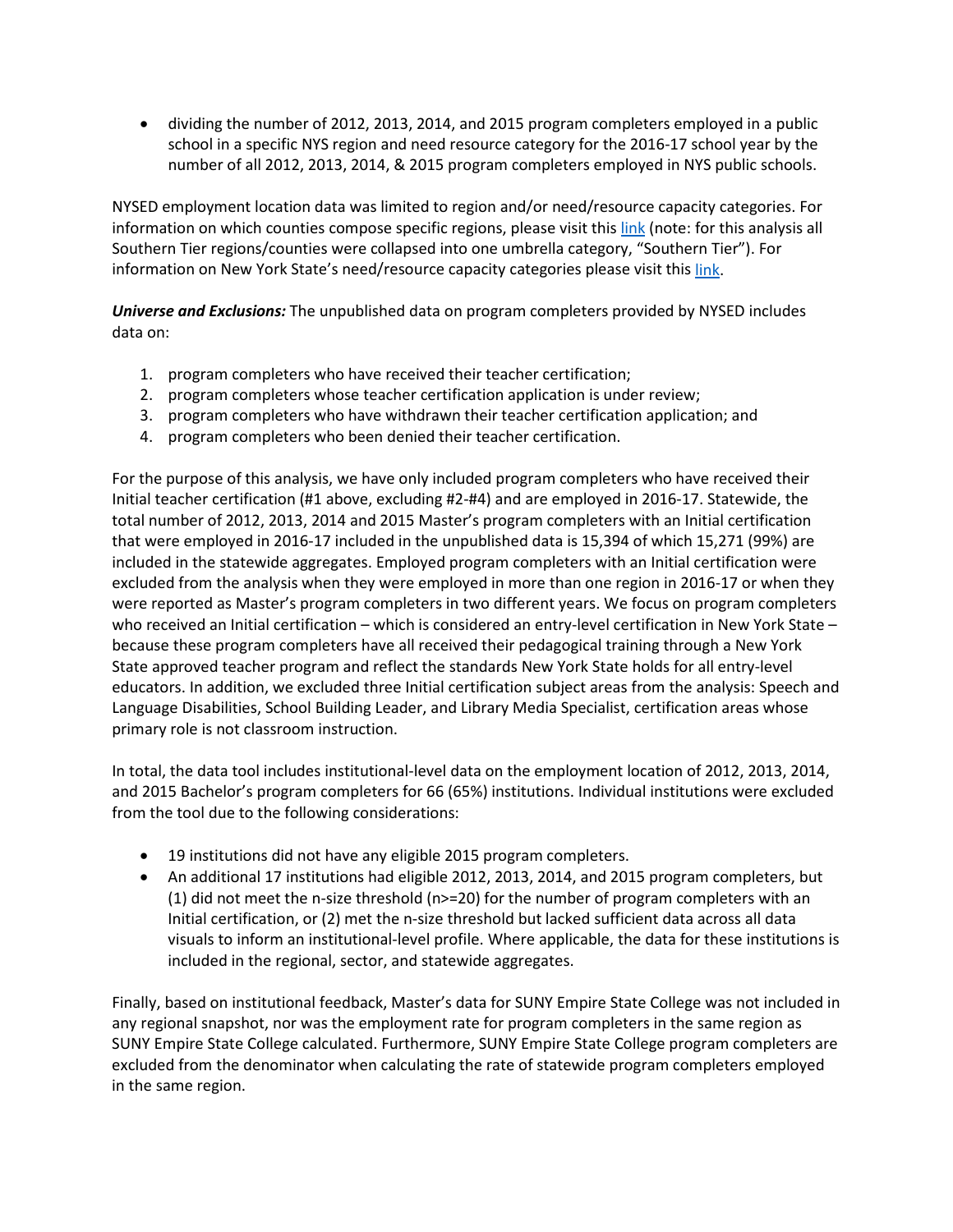Please see thi[s link](https://s3-us-east-2.amazonaws.com/edtrustmain/wp-content/uploads/sites/5/2019/08/09120926/Exclusions.pdf) for more information on which institutions are included in specific analyses.

# **How well do program participants succeed in the classroom?**

### **Bachelor's Degree Participants:**

*Source for Annual Professional Performance Review (APPR) data:* New York State Education Department (NYSED), Office of Teaching Initiatives, unpublished 2014-15 and 2015-16 teacher evaluation data for 2011-12 through 2015-16 (where available) Bachelor's program participants.

*Notes:* Data includes teachers recommended for any teaching certificate by an approved teacher preparation institution and a teacher evaluation during the 2014-15 and/or the 2015-16 academic year. NYSED suppressed institutional-level data when the number of Bachelor's program participants evaluated was less than five. Counts are unique by educator and institution and some double-counting may occur. At the statewide level, the data provided by NYSED was unduplicated and did not require suppression. Calculations reflect two-year weighted average of 2014-15 and 2015-16 evaluations.

*Universe and Exclusions:* In total, the data tool includes institutional-level data on APPR evaluation for Bachelor's program participants from 2011-12 through 2015-16 for 54 (53%) institutions. Individual institutions were excluded from the tool due to the following considerations:

- 33 institutions did not have any eligible 2011-12 through 2015-16 program participants evaluated in 2014-15 or 2015-16.
- An additional 15 institutions had eligible 2011-12 through 2015-16 program participants with an APPR evaluation, but (1) did not meet the n-size threshold (n>=20) for the number of program participants with an APPR evaluation, or (2) met the n-size threshold but lacked sufficient data across all data visuals to inform an institutional-level profile. Where applicable, the data for these institutions is included in the regional and sector aggregates.

Please see thi[s link](https://s3-us-east-2.amazonaws.com/edtrustmain/wp-content/uploads/sites/5/2019/08/09120926/Exclusions.pdf) for more information on which institutions are included in specific analyses.

*Source for Student Achievement Growth Rating data:* Data includes teachers recommended for any teaching certificate by an approved teacher preparation institution and a teacher evaluation during the 2014-15 and/or the 2015-16 academic year. New York State Education Department (NYSED), Office of Teaching Initiatives, unpublished 2014-15 and 2015-16 teacher evaluation data for 2011-12 through 2015-16 (where available) Bachelor's program participants with a state provided growth rating (limited to educators teaching ELA or math in grades 4-8).

*Notes:* NYSED suppressed institutional-level data when the number of Bachelor's program participants evaluated was less than five. Counts are unique by educator and institution and some double-counting may occur. At the statewide level, the data provided by NYSED was unduplicated and did not require suppression. Calculations reflect two-year weighted average of 2014-15 and 2015-16 evaluations.

*Universe and Exclusions:* In total, the data tool includes institutional-level data on student achievement growth rating for Bachelor's program participants from 2011-12 through 2015-16 for 36 (35%) institutions. Individual institutions were excluded from the tool due to the following considerations: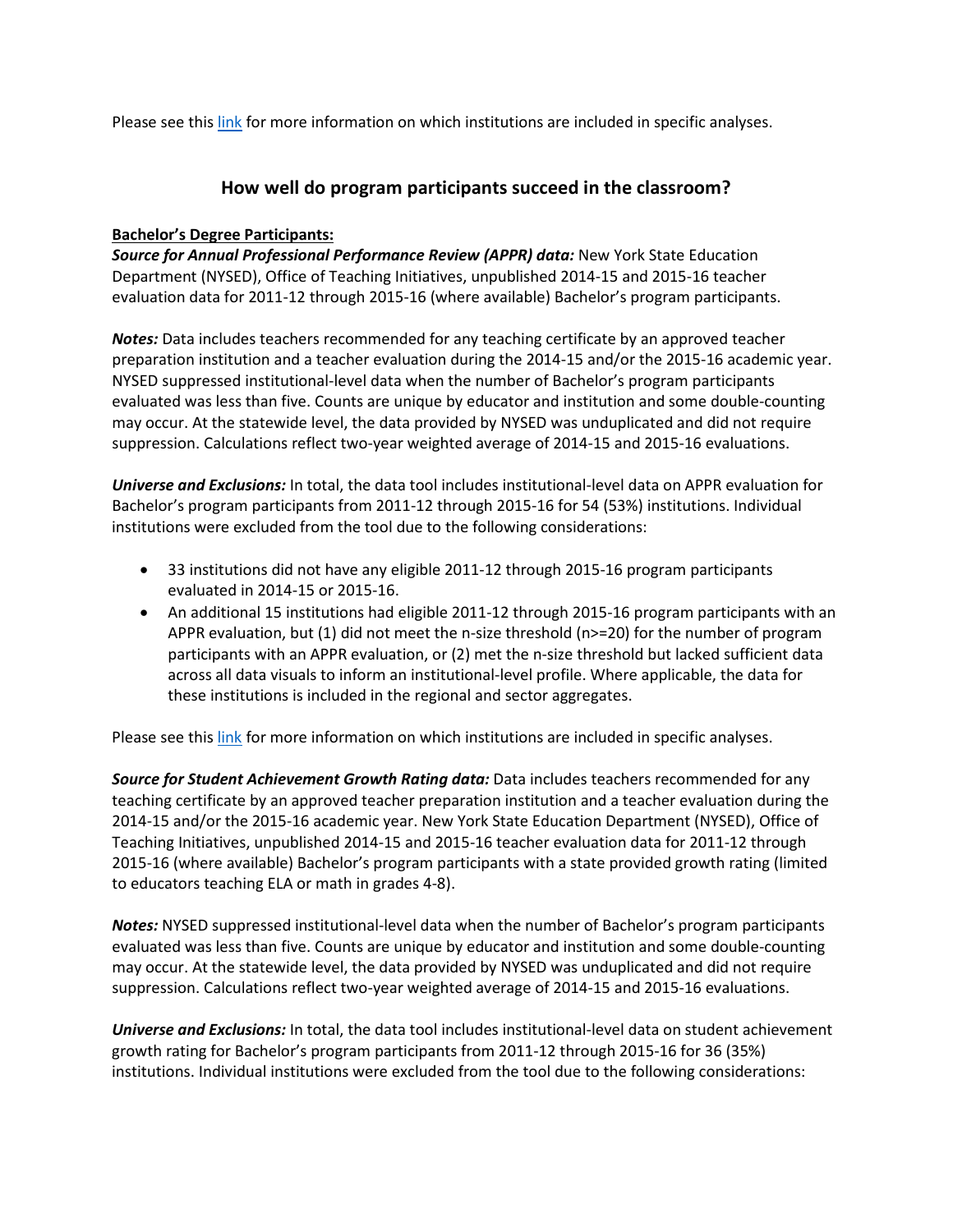- 50 institutions did not have any eligible 2011-12 through 2015-16 program participants evaluated in 2014-15 or 2015-16.
- An additional 16 institutions had eligible 2011-12 through 2015-16 program participants with a student achievement growth rating, but did not meet the n-size threshold (n>=20) for the number of program participants with a student achievement growth rating. Where applicable, the data for these institutions is included in the regional and sector aggregates.

Please see thi[s link](https://s3-us-east-2.amazonaws.com/edtrustmain/wp-content/uploads/sites/5/2019/08/09120926/Exclusions.pdf) for more information on which institutions are included in specific analyses.

### **Master's Degree Participants:**

*Source for Annual Professional Performance Review (APPR) data:* New York State Education Department (NYSED), Office of Teaching Initiatives, unpublished 2014-15 and 2015-16 teacher evaluation data for 2011-12 through 2015-16 (where available) Master's program participants.

*Notes:* Data includes teachers recommended for any teaching certificate by an approved teacher preparation institution and a teacher evaluation during the 2014-15 and/or the 2015-16 academic year. NYSED suppressed institutional-level data when the number of Master's program participants evaluated was less than five. Counts are unique by educator and institution and some double-counting may occur. At the statewide level, the data provided by NYSED was unduplicated and did not require suppression. Calculations reflect two-year weighted average of 2014-15 and 2015-16 evaluations.

*Universe and Exclusions:* In total, the data tool includes institutional-level data on APPR evaluation for Master's program participants from 2011-12 through 2015-16 for 70 (69%) institutions. Individual institutions were excluded from the tool due to the following considerations:

- 20 institutions did not have any eligible 2011-12 through 2015-16 program participants evaluated in 2014-15 or 2015-16.
- An additional 12 institutions had eligible 2011-12 through 2015-16 program participants with an APPR evaluation, but (1) did not meet the n-size threshold (n>=20) for the number of program participants with an APPR evaluation, or (2) met the n-size threshold but lacked sufficient data across all data visuals to inform an institutional-level profile. Where applicable, the data for these institutions is included in the regional and sector.

Based on institutional feedback, Master's data for SUNY Empire State College was not included in any regional snapshot, nor is it compare to a regional aggregate. As noted above, data from two Pace University campuses, located in two different regions, were combined into a single snapshot. Therefore, the combined teacher evaluation data for Pace University is not compared to a regional aggregate. Teacher evaluation data for Mercy College was only available for one campus. Therefore, teacher evaluation date for Mercy College is compared to a regional aggregate.

Please see thi[s link](https://s3-us-east-2.amazonaws.com/edtrustmain/wp-content/uploads/sites/5/2019/08/09120926/Exclusions.pdf) for more information on which institutions are included in specific analyses.

*Source for Student Achievement Growth Rating data:* New York State Education Department (NYSED), Office of Teaching Initiatives, unpublished 2014-15 and 2015-16 teacher evaluation data for 2011-12 through 2015-16 (where available) Master's program participants with a state provided growth rating (limited to educators teaching ELA/math in grades 4-8).